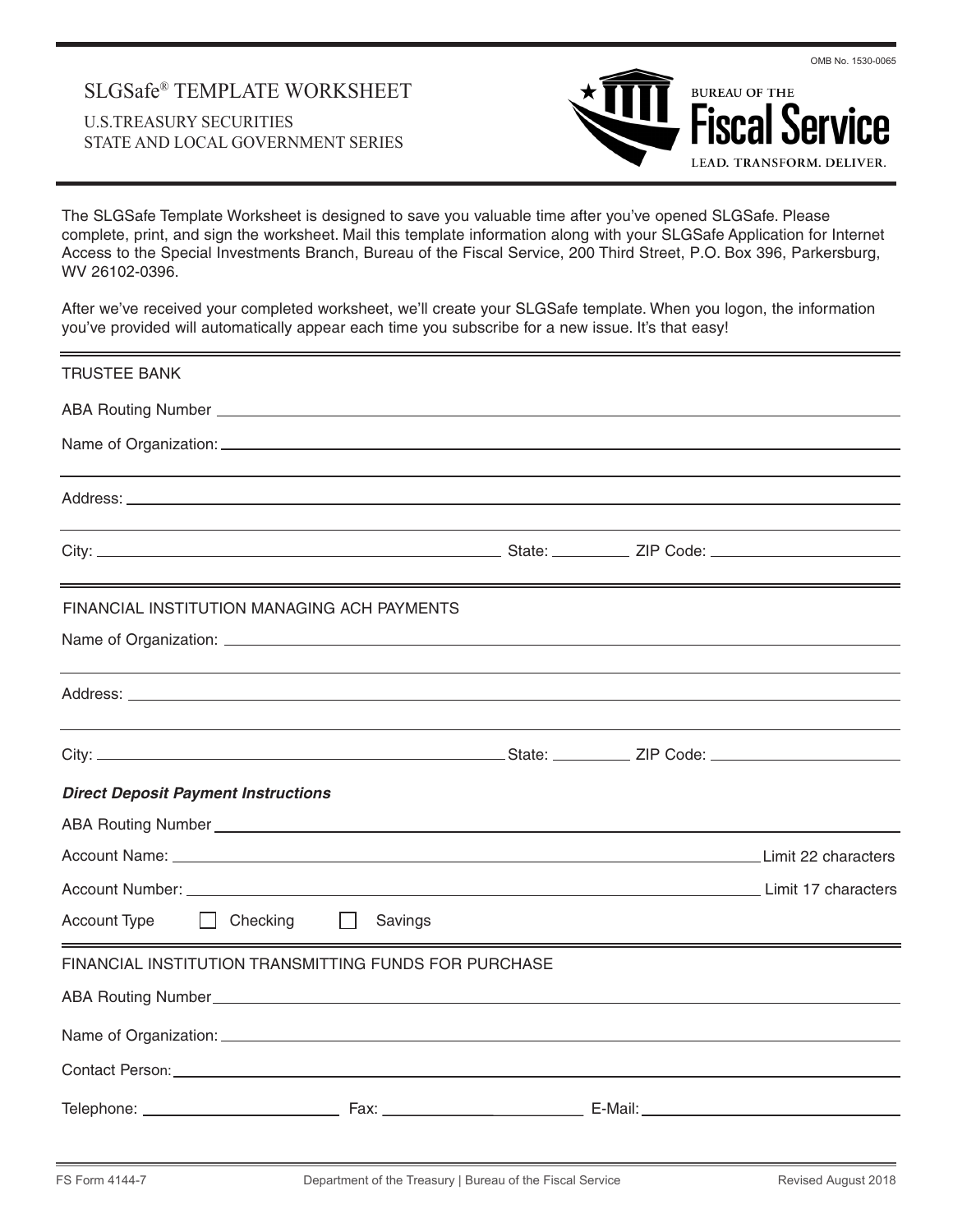| ORGANIZATION AUTHORIZATION |                                             |                     |              |
|----------------------------|---------------------------------------------|---------------------|--------------|
|                            |                                             |                     |              |
|                            |                                             |                     |              |
|                            |                                             |                     |              |
|                            |                                             |                     | <b>RESET</b> |
|                            | For Use by the Bureau of the Fiscal Service |                     |              |
|                            | <b>Template Number</b>                      | <b>Processed By</b> |              |
|                            |                                             |                     |              |
|                            |                                             |                     |              |

#### NOTICE UNDER THE PAPERWORK REDUCTION ACT

We estimate it will take you about 30 minutes to complete this form. However, you are not required to provide information requested unless a valid OMB control number is displayed on the form. Any comments or suggestions regarding this form should be sent to the Bureau of the Fiscal Service, Forms Management Officer, Parkersburg, WV 26106-1328. **DO NOT SEND completed form to the above address; send to the correct address shown in the instructions.**